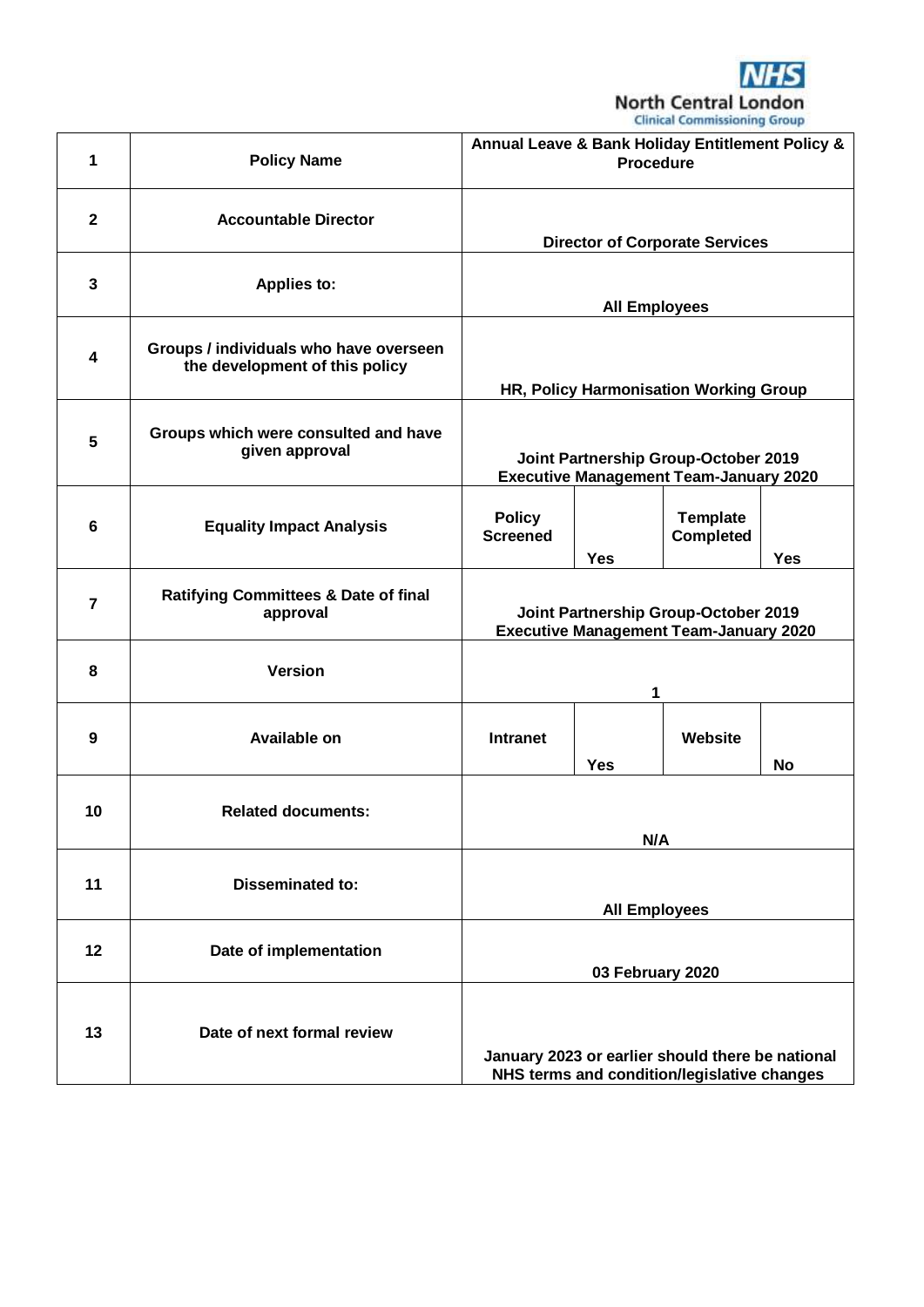# **Annual Leave & Bank Holiday Entitlement Policy & Procedure**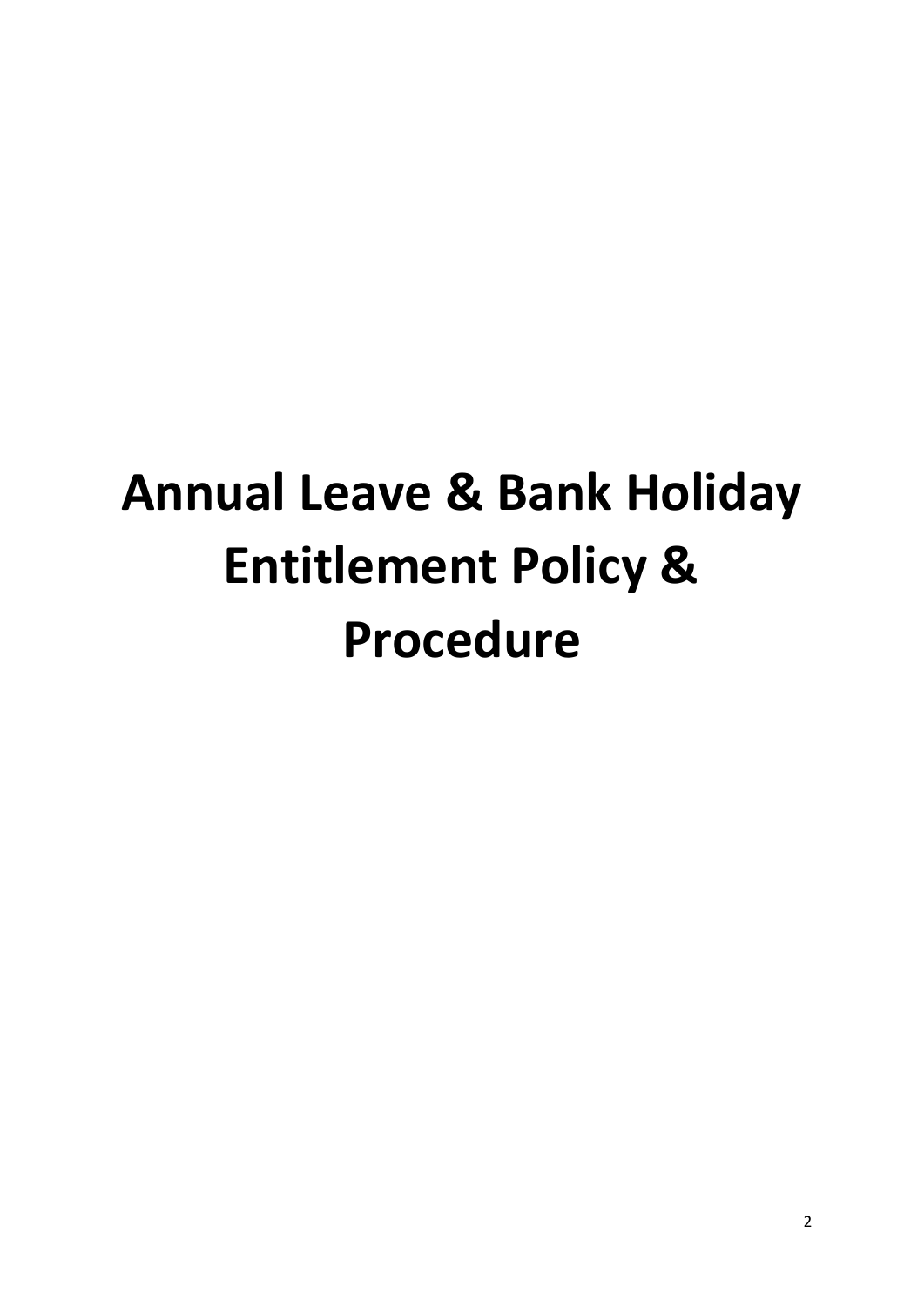# Table of Contents

| 1.  |                                                                                     |  |
|-----|-------------------------------------------------------------------------------------|--|
| 2.  |                                                                                     |  |
| 3.  |                                                                                     |  |
| 4.  | Annual Leave Entitlement for new employees joining the CCG during the leave year  4 |  |
| 5.  |                                                                                     |  |
| 6.  |                                                                                     |  |
| 7.  |                                                                                     |  |
| 8.  |                                                                                     |  |
| 9.  |                                                                                     |  |
| 10. |                                                                                     |  |
| 11. |                                                                                     |  |
| 12. | Annual leave/bank holiday accrued during maternity, adoption and paternity leave  6 |  |
| 13. |                                                                                     |  |
| 14. |                                                                                     |  |
| 15. |                                                                                     |  |
| 16. |                                                                                     |  |
| 17. |                                                                                     |  |
| 18. |                                                                                     |  |
| 19. |                                                                                     |  |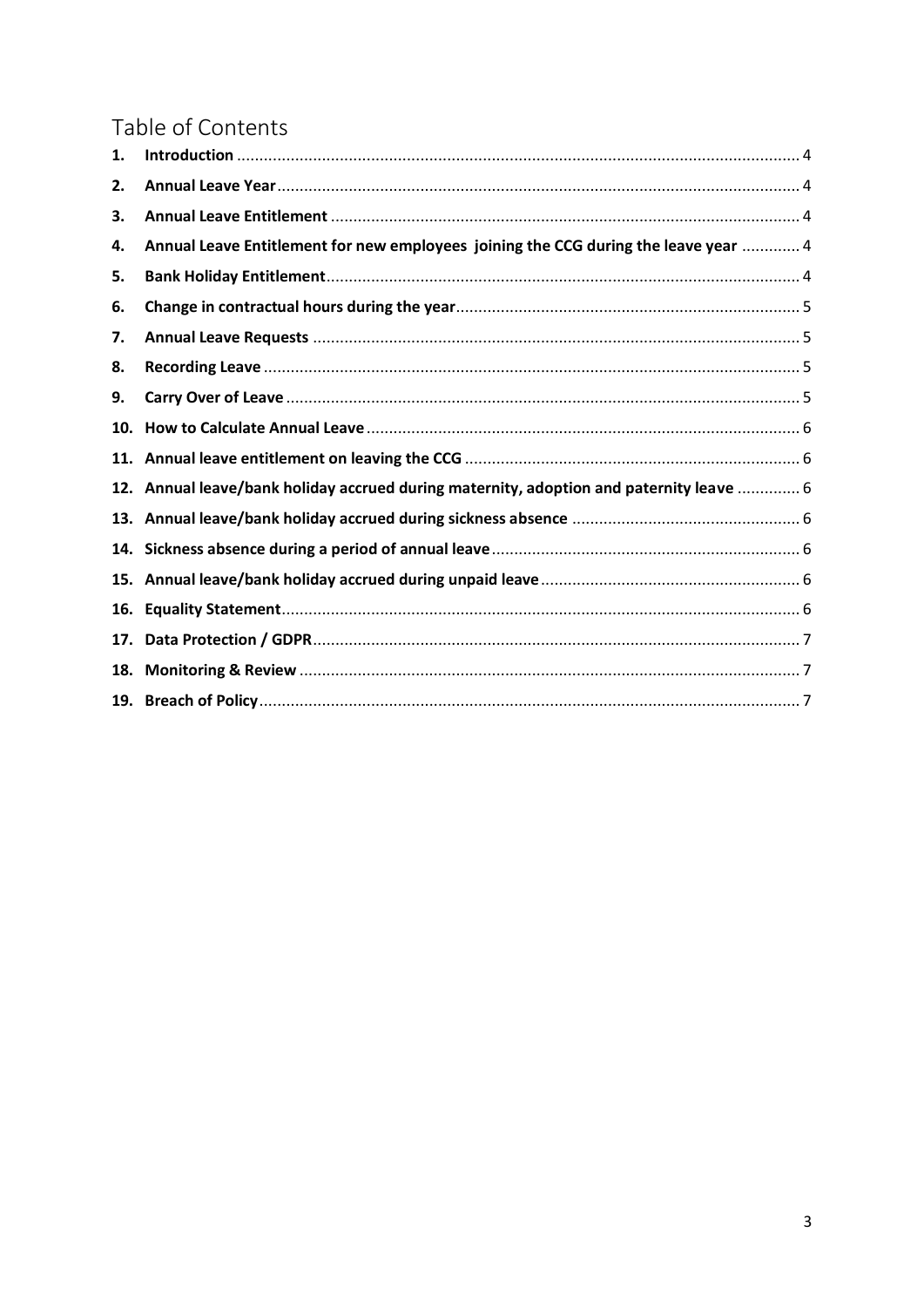# <span id="page-3-0"></span>**1. Introduction**

- 1.1. The following policy have been prepared in order to assist both managers and members of staff who are full or part time to calculate annual leave and Bank Holiday entitlements.
- 1.2. The aim of this policy is to ensure a uniform and equitable approach to the calculation of annual leave and general public holiday entitlements in accordance with the Agenda for Change Terms and Conditions
- 1.3. This policy applies to all employees employed by the CCG on NHS Terms and Conditions.

# <span id="page-3-1"></span>**2. Annual Leave Year**

The annual leave year operates from 1st April to 31st March.

# <span id="page-3-2"></span>**3. Annual Leave Entitlement**

In accordance with the Agenda for Change Terms and Conditions of Service, the annual leave entitlement are based on an employee's NHS service. The following table outlines the annual leave entitlement for full time staff. The annual/bank holiday entitlements are pro rata for employees working part-time/non-standard working hours.

| <b>Length of NHS Service</b> | Annual Leave/ Bank Holiday Entitlement |
|------------------------------|----------------------------------------|
| 0-5 years service            | 27 days + 8 public holiday entitlement |
| 5-10 years service           | 29 days + 8 public holiday entitlement |
| 10 years $+$                 | 33 days + 8 public holiday entitlement |

- 3.1. Where employees reach an anniversary which will increase their annual leave entitlement, the new entitlement will be calculated from the  $1<sup>st</sup>$  day of the month following the anniversary.
- 3.2. Previous service with an NHS employer, regardless of whether or not there has been a break in service, will count as reckonable service for the purposes of annual leave.
- 3.3. In order to have previous service regarded as reckonable service, it will be the employee's responsibility to provide formal documentary evidence of any relevant reckonable service.

# <span id="page-3-3"></span>**4. Annual Leave Entitlement for new employees joining the CCG during the leave year**

- 4.1. On joining the CCG, all staff will be entitled to annual leave plus Bank Holidays, in the year of joining on a pro rata basis
- 4.2. An employee will start to accrue service from their first day of employment.

# <span id="page-3-4"></span>**5. Bank Holiday Entitlement**

- 5.1. Employees are entitled to 8 paid general public holidays. There will be some years where more or less than 8 general public holidays fall in the leave year. When this situation arises, the appropriate hours/days adjustment will be made on the workforce system.
- 5.2. In the case of part time staff, this entitlement is pro rata to the full time allowance. The calculation of this entitlement is always proportional to the number of basic contracted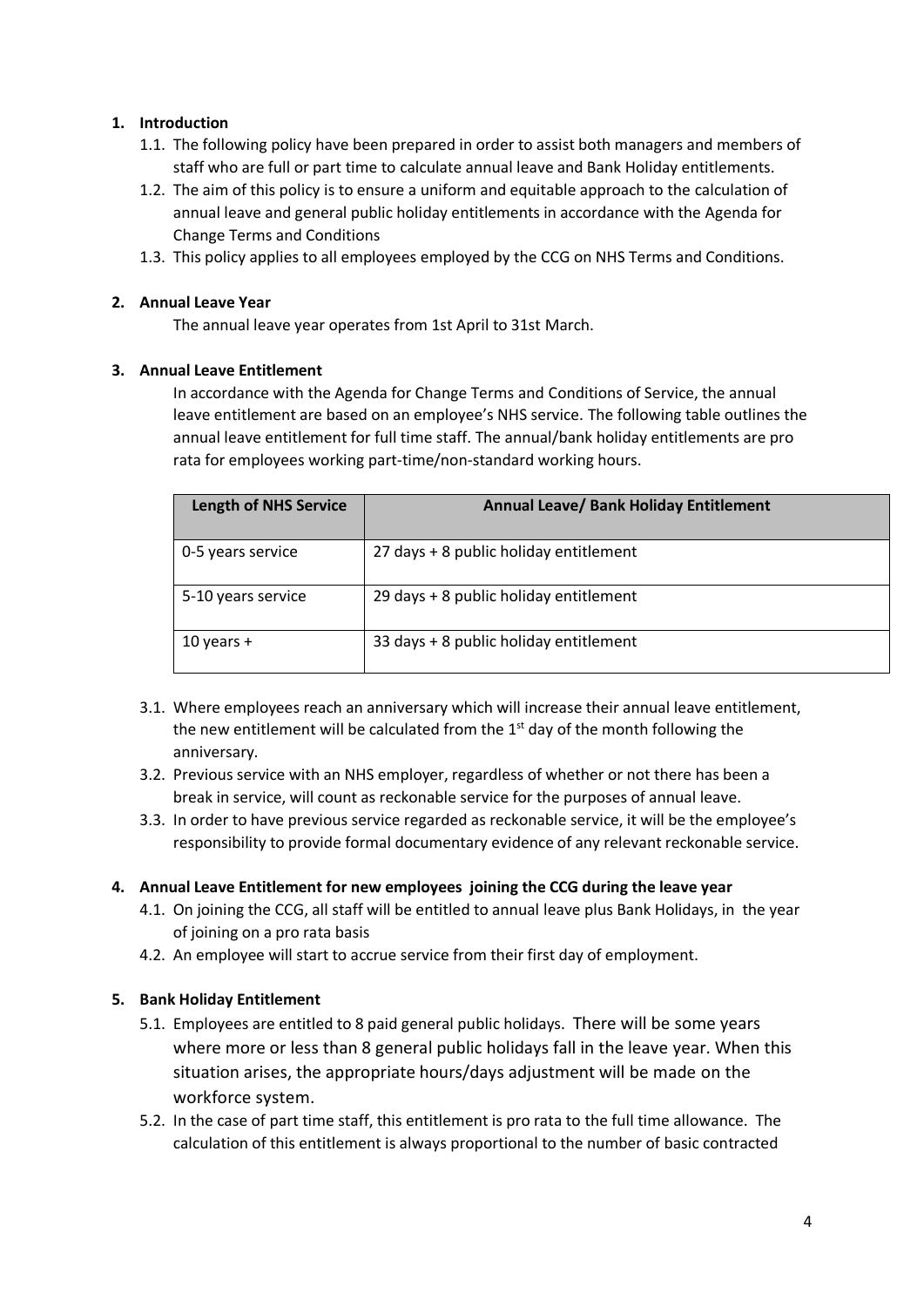hours worked. This removes the potential for inequity in cases where staff works varying days.

- 5.3. The general public holiday hour's entitlement will be pro rata based on the number of general public holidays remaining in the current leave year from the date of joining.
- 5.4. On each occasion an employee takes paid time off on a general public holiday as part of their basic week, the appropriate deduction of their normal basic hours per day will be made from their overall entitlement. For part time staff, where operationally possible, and subject to mutual agreement, an employee may change their days of working during a general public holiday week and therefore retain their leave entitlement in respect of a general public holiday. This leave could then be taken at another time.
- 5.5. In accordance with Agenda for Change terms and conditions, employees will not be entitled to an additional day off if they are sick on a Bank Holiday.

# <span id="page-4-0"></span>**6. Change in contractual hours during the year**

- 6.1. Where staff change their contracted hours during the leave year, this will result in a recalculation of their annual leave entitlement based on completed months in the old and new contracted hours to give the full year entitlement.
- 6.2. Where staff change their contracted hours part way through a month they should not lose entitlement. Therefore in these cases the entitlement for the first month will be calculated on the basic weekly contracted hours that they predominantly worked during that initial month.

# <span id="page-4-1"></span>**7. Annual Leave Requests**

- 7.1. Managers and employees must ensure that annual leave entitlements are taken during the leave year and should follow any locally agreed procedures in requesting and authorising annual leave.
- 7.2. Annual leave requests should be made in advance of the date they wish to take and will be considered in line with other staff requests and service needs.
- 7.3. Employees should not commit themselves to any holiday plans or book flights until they have received approval of their holiday requests
- 7.4. In accordance with statutory requirements, employees should take their annual leave entitlement which is inclusive of the statutory leave entitlement in accordance with the working time regulations. It is therefore best practice, where possible to ensure that annual leave is spread equally throughout the leave year to ensure that it is taken. Any remaining annual leave that is not taken by 31st March may be lost.
- 7.5. For staff who work full days, annual leave may only be taken in periods of not less than  $\frac{1}{2}$ day.
- 7.6. For recording purposes, all leave requests and approvals are required to be made via the Workforce System.

#### <span id="page-4-2"></span>**8. Recording Leave**

All leave will be recorded via the Workforce System.

# <span id="page-4-3"></span>**9. Carry Over of Leave**

In exceptional circumstances, where it has not been possible to take full leave entitlement for business reasons, a member of staff may request permission to carry over a maximum of 5 days, into the next leave year. Requests must be approved by the line manager and the Director of Service or the equivalent.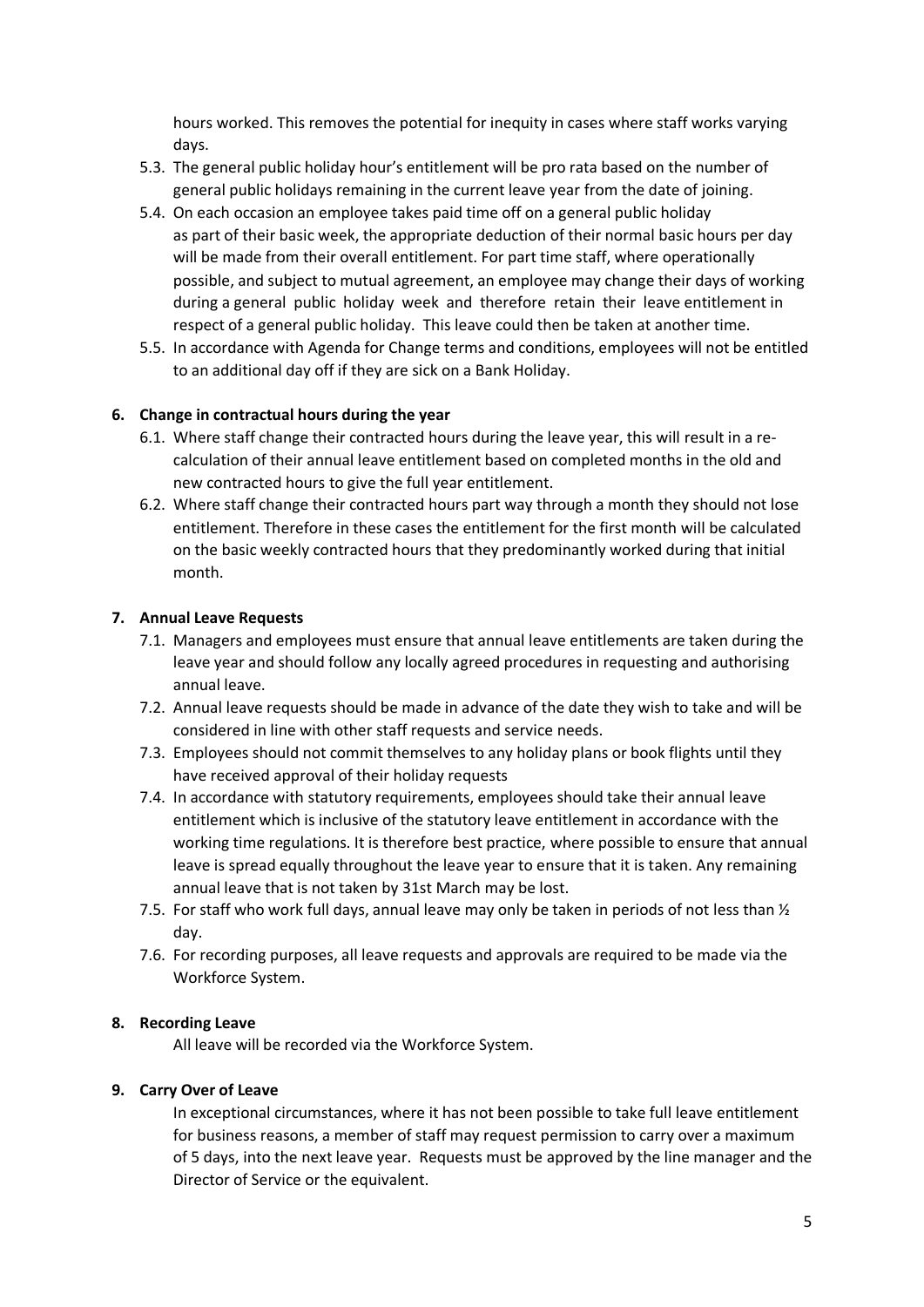#### <span id="page-5-0"></span>**10. How to Calculate Annual Leave**

10.1 Annual leave will be calculated automatically on the Workforce System. Information on how annual leave and bank holiday entitlement, including the calculation of leave in hours for employees working part-time hours/non-standard working patterns.

10.2 Annual leave entitlement calculations broken down by contractual hours can be found in Appendix 2, Table 1.

#### <span id="page-5-1"></span>**11. Annual leave entitlement on leaving the CCG**

Staff who leave the CCG will have their annual leave entitlement calculated on a pro rata basis, based on their last day with the CCG. This will include any outstanding Bank Holiday hours/days not taken that have occurred in the leave year prior to the date of leaving, where appropriate.

Outstanding annual leave entitlements should normally be taken during the employee's period of notice. Only if this is not possible, accrued unused annual leave at the termination date will leave be paid.

In cases where the annual leave taken at the termination date exceeds the pro-rata annual leave accrued at the termination date, the annual leave dates overtaken leave will be deducted from the employees' final salary with the CCG.

#### <span id="page-5-2"></span>**12. Annual leave/bank holiday accrued during maternity, adoption and paternity leave**

Please refer to the Maternity Policy & Procedure; Adoption Policy & Procedure and Paternity Policy & Procedure for further information.

#### <span id="page-5-3"></span>**13. Annual leave/bank holiday accrued during sickness absence**

Please refer to the Absence Management Policy for further information.

#### <span id="page-5-4"></span>**14. Sickness absence during a period of annual leave**

Please refer to the Absence Management Policy for further information.

#### <span id="page-5-5"></span>**15. Annual leave/bank holiday accrued during unpaid leave**

Please contact the HR Business Partner for further information and guidance.

#### <span id="page-5-6"></span>**16. Equality Statement**

In applying this policy, the CCG will have due regard for the need to eliminate unlawful discrimination, promote equality of opportunity, and provide for good relations between people of diverse groups, in particular on the grounds of the following characteristics protected by the Equality Act (2010); age, disability, gender, gender reassignment, marriage and civil partnership, pregnancy and maternity, race, religion or belief, and sexual orientation, in addition to offending background, trade union membership, or any other personal characteristic.

The Equality Impact Assessment for this policy has been carried out, and is available on request from HR.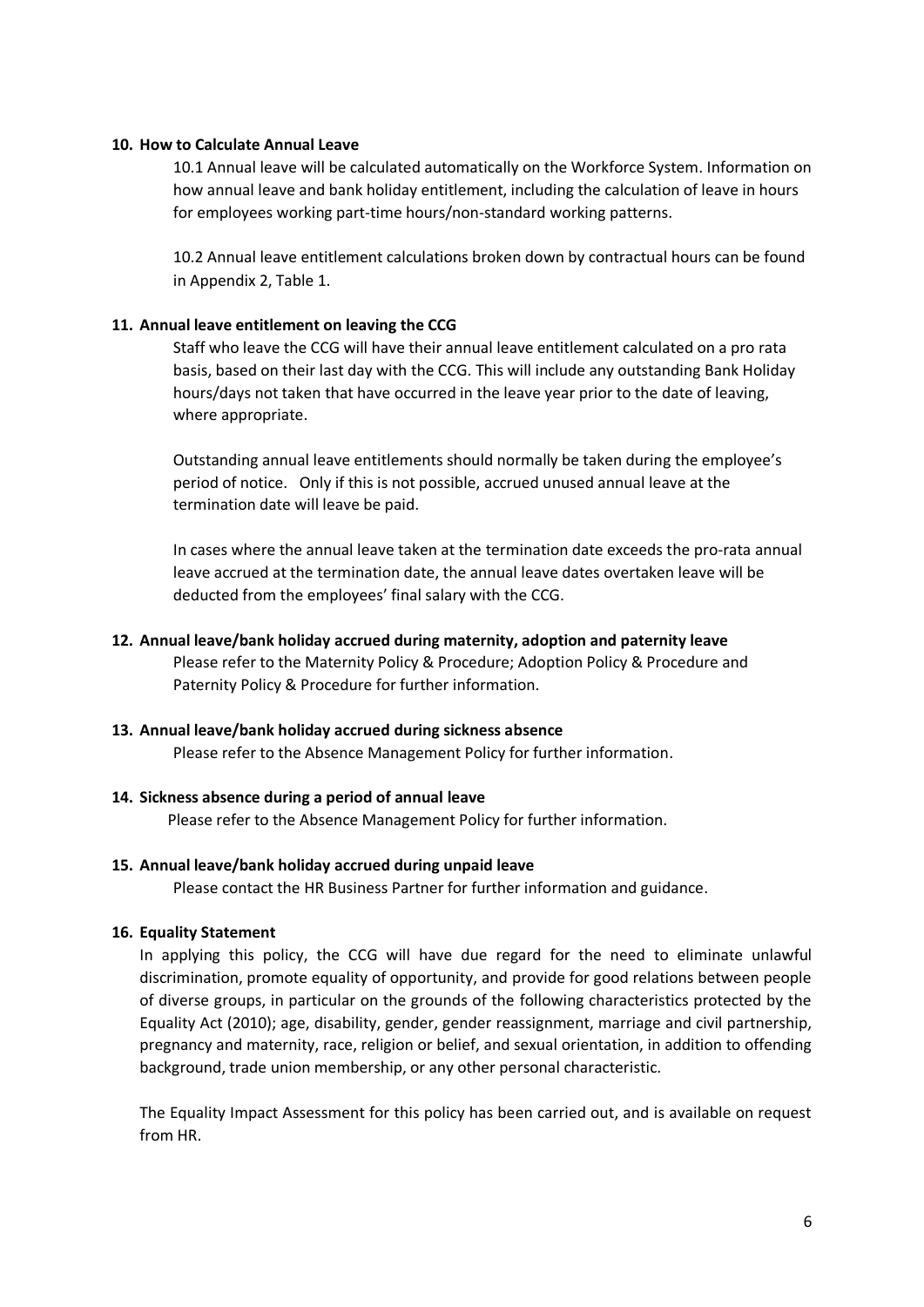#### <span id="page-6-0"></span>**17. Data Protection / GDPR**

In applying this policy, the Organisation will have due regard for the Data Protection Act 2018 and the General Data Protection Regulation (GDPR). Personal Confidential Data of data subjects will be processed fairly and lawfully and in accordance with the six data protection principles. Data Subject's Rights and freedoms will be respected and measures will be in place to enable employees (data subjects) to exercise those rights. Appropriate technical and organisational measures will be designed and implemented to ensure an appropriate level of security is applied to the processing of personal confidential data. Employees will have access to the CCG's Data Protection Officer for advice in relation to the processing of their personal confidential data and data protection issues.

# <span id="page-6-1"></span>**18. Monitoring & Review**

The guidance will be reviewed every three years by Human Resources in conjunction with operational managers and Trade Union representatives. Where review is necessary due to legislative change this will happen immediately.

Implementation and operation of this policy will be monitored on an annual basis by the HR Team. It will also be assessed on an ongoing basis as part of the monthly review of performance of NCL CCGs and the annual governance review of NCL CCGs.

# <span id="page-6-2"></span>**19. Breach of Policy**

Unauthorised absence and/or the misuse of this guidance will be managed under the Disciplinary Policy.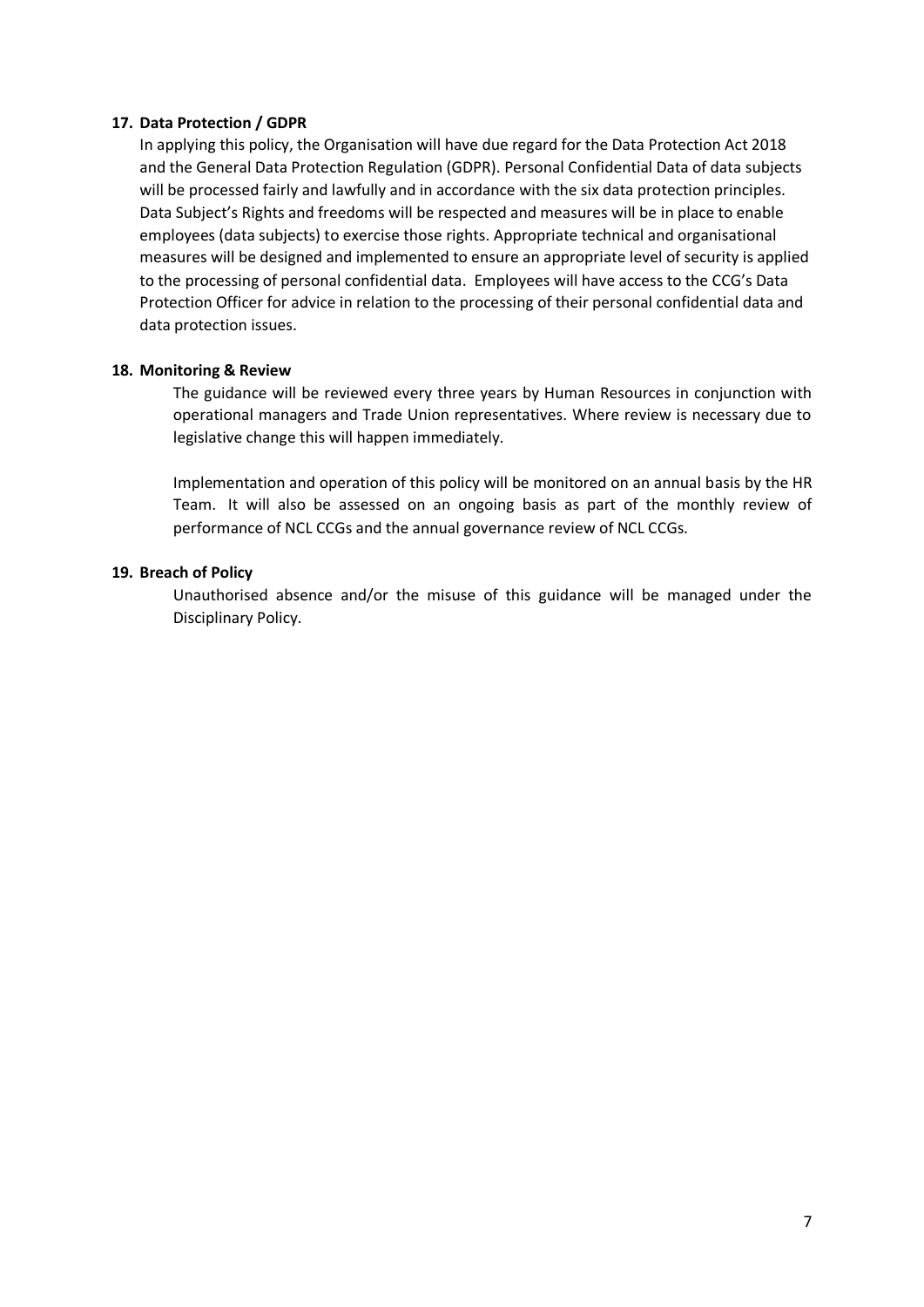# **Appendix 1- Examples of annual leave calculations**

# Example 1

Mr Smith has 7 years' of NHS Service and commenced working for the CCG on 15th July and will complete 8 months work until the end of this leave year on 31st March. Looking at the 29 working days leave column and to the 8 complete calendar months row, that Mr Smith will be entitled to 19 working days leave until the end of the annual leave year on 31st March.

# Example 2

Mr Smith has 7 years' of NHS Service and will be leaving the CCG on the 30th December. Therefore for the period between 1st April and 30th December, Mr Smith would have worked 9 months. He would therefore be entitled to 22 working days leave until his last working day on 30th December.

# Example 3: Term Time Working

Term time working is one of the many flexible-working schemes offered by the CCG. For more information on other types of Flexible Working schemes available, please refer to the Flexible Working Policy & Procedure. Term Time working is mainly used in Services that operate during the school term, such as School Nurses, however term time working can be operated in all services subject to the agreement of the manager and service needs. Below is an outline of the general Term Time Only Terms and Conditions and how term time is calculated.

- Term time is taken to be 39 weeks per annum. However this may vary depending on the term time period in schools.
- Employees on term time only contracts will be paid their total annual salary in twelve equal monthly instalments.
- Annual leave is calculated on a pro-rata basis and is paid to term time employees as part of their annual salary.
- The May Day Bank Holiday falls within school term time therefore term time employees are entitled to payment for this Bank Holiday.
- All other Bank Holidays fall outside of the school term therefore term time employees are not entitled to payment for them.
- Term time employees are not entitled to take paid annual leave during term time as annual leave is paid to them as part of their total annual salary
- Ensure that you notify HR of the term time arrangements so that payroll can be notified accordingly, otherwise this may result in an overpayment.

Based on the assumption that Term Time employees will:-

- \* work 39 weeks per annum
- \* work 37.5 hours per week during the school term
- \* That whole-time staff are entitled to the following:
- 5.4 weeks (27 days) annual leave per annum (27 days leave/5 working days)
- 5.8 weeks (29 days) annual leave per annum (29 days leave/5 working days)
- 6.6 weeks (33 days annual leave per annum (33 days leave/5 working days)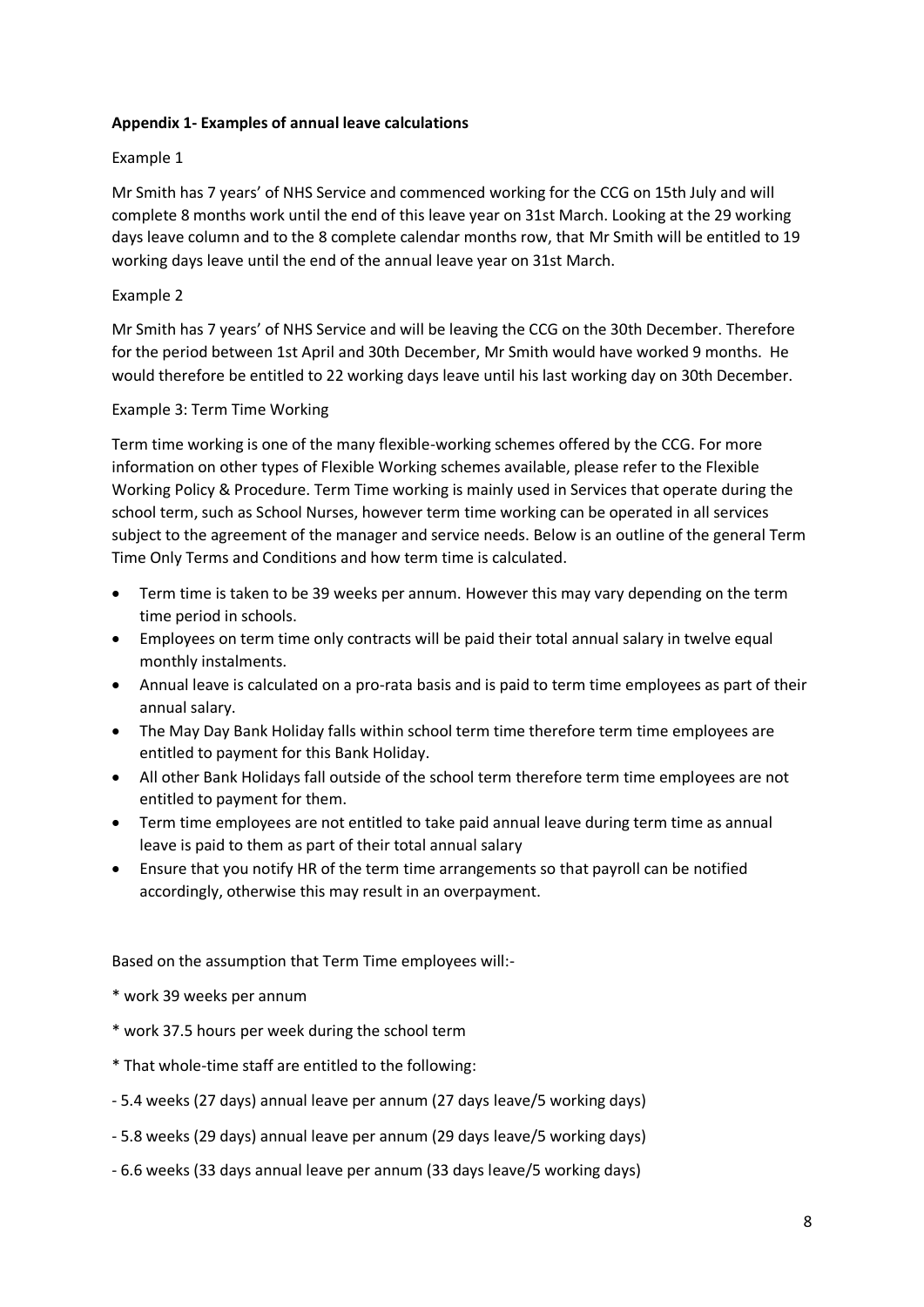Annual leave is based on 39 weeks work compared to - 46.8 weeks work for whole-time staff who are entitled to 27 days leave (52.2 weeks per year less 5.4 weeks annual leave = 46.8) - 46.4 weeks work for whole-time staff who are entitled to 29 days leave (52.2 weeks per year less 5.8 weeks annual leave = 46.4)

- 45.6 weeks work for whole-time staff who are entitled to 33 days leave (52.2 weeks per year less 6.6 weeks annual leave = 45.6 )

Leave Allowance is 39 (term time weeks)/46.8 (weeks work) of 5.4 weeks

Thus 39/46.8 x 5.4 = 4.49 weeks + 1 Bank Holiday (0.2) weeks

Salary is based on 39 weeks work plus 4.49 weeks paid leave plus 0.2 weeks (Bank Holiday)

Thus  $39 + 4.49 + 0.2$  52.2 = (.836 WTE) = .84 WTE

To calculate a term time employee who works part time hours, do the above calculation then

Full time WTE x part time hours = part time WTE Full time hours

e.g.

0.84 x 33.75  $37.5 = 0.75$  WTE = .746 WTE If you have any questions on the above guidance, please refer to your HR Business Partner who will be able to assist you.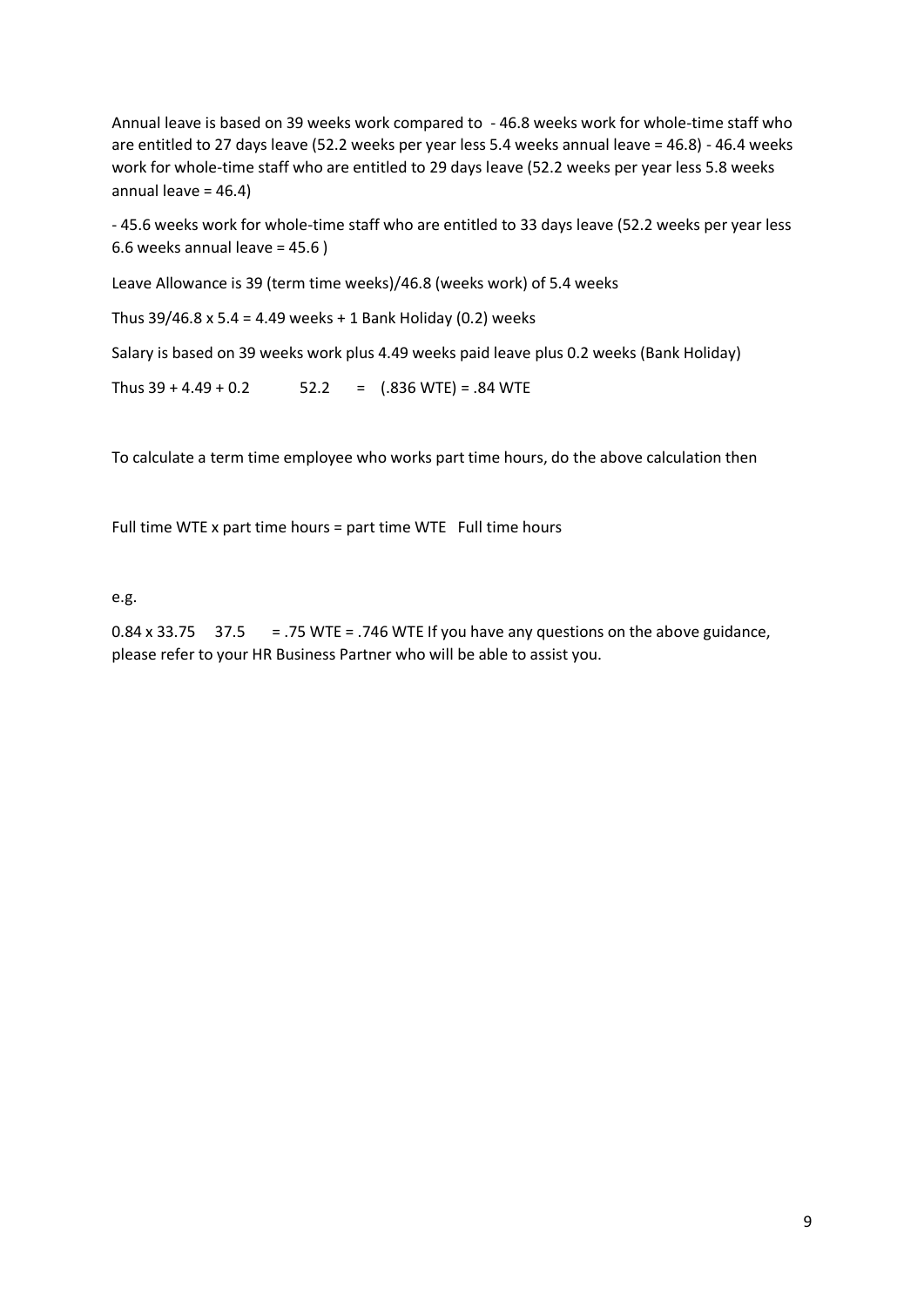# **Appendix 2**

**Table 1**

# **Annual leave entitlement for complete years inclusive of general public holidays**

# **Forstaff on 37.5 hours, one day is equal to 7.5 hours**

| Weekly Basic | <b>Holiday Entitlement</b> |         | Holiday Entitlement after |                         | Holiday entitlement     |         |  |
|--------------|----------------------------|---------|---------------------------|-------------------------|-------------------------|---------|--|
| Contracted   | with no NHS Service        |         | 5 years' service          |                         | after 10 years' service |         |  |
| Hours        |                            |         |                           |                         |                         |         |  |
|              |                            |         |                           |                         |                         |         |  |
|              | Annual                     | General | Annual                    | General                 | Annual                  | General |  |
|              |                            | public  |                           | public                  |                         | public  |  |
|              | Leave                      | holiday | Leave                     | holiday                 | Leave                   | holiday |  |
|              | 27                         | 8       | 29                        | 8                       | 33                      | 8       |  |
|              |                            |         |                           | <b>Hours Equivalent</b> |                         |         |  |
| 37.5         | 202.5                      | 60.0    | 217.5                     | 60.0                    | 247.5                   | 60.0    |  |
| 37.0         | 200.0                      | 59.5    | 215.0                     | 59.5                    | 244.5                   | 59.5    |  |
| 36.5         | 197.5                      | 58.5    | 212.0                     | 58.5                    | 241.0                   | 58.5    |  |
| 36.0         | 194.5                      | 58.0    | 209.0                     | 58.0                    | 238.0                   | 58.0    |  |
| 35.5         | 192.0                      | 57.0    | 206.0                     | 57.0                    | 234.5                   | 57.0    |  |
| 35.0         | 189.0                      | 56.0    | 203.0                     | 56.0                    | 231.0                   | 56.0    |  |
| 34.5         | 186.5                      | 55.5    | 200.5                     | 55.5                    | 228.0                   | 55.5    |  |
| 34.0         | 184.0                      | 54.5    | 197.5                     | 54.5                    | 224.5                   | 54.5    |  |
| 33.5         | 181.0                      | 54.0    | 194.5                     | 54.0                    | 221.5                   | 54.0    |  |
| 33.0         | 178.5                      | 53.0    | 191.5                     | 53.0                    | 219.0                   | 53.0    |  |
| 32.5         | 175.5                      | 52.0    | 188.5                     | 52.0                    | 214.5                   | 52.0    |  |
| 32.0         | 173.0                      | 51.5    | 186.0                     | 51.5                    | 211.5                   | 51.5    |  |
| 31.5         | 170.5                      | 50.5    | 183.0                     | 50.5                    | 208.0                   | 50.5    |  |
| 31.0         | 167.5                      | 50.0    | 180.0                     | $\overline{50.0}$       | 205.0                   | 50.0    |  |
| 30.5         | 165.0                      | 49.0    | 177.0                     | 49.0                    | 201.5                   | 49.0    |  |
| 30.0         | 162.0                      | 48.0    | 174.0                     | 48.0                    | 198.0                   | 48.0    |  |
| 29.5         | 159.5                      | 47.5    | 171.5                     | 47.5                    | 195.0                   | 47.5    |  |
| 29.0         | 157.0                      | 46.5    | 168.5                     | 46.5                    | 191.5                   | 46.5    |  |
| 28.5         | 154.0                      | 46.0    | 165.5                     | 46.0                    | 188.5                   | 46.0    |  |
| 28.0         | 151.5                      | 45.0    | 162.5                     | 45.0                    | 185.0                   | 45.0    |  |
| 27.5         | 148.5                      | 44.0    | 159.5                     | 44.0                    | 181.5                   | 44.0    |  |
| 27.0         | 146.0                      | 43.5    | 157.0                     | 43.5                    | 178.5                   | 43.5    |  |
| 26.5         | 143.5                      | 42.5    | 154.0                     | 42.5                    | 175.0                   | 42.5    |  |
| 26.0         | 140.5                      | 42.0    | 151.0                     | 42.0                    | 172.0                   | 42.0    |  |
| 25.5         | 138.0                      | 41.0    | 148.0                     | 41.0                    | 168.5                   | 41.0    |  |
| 25.0         | 135.0                      | 40.0    | 145.0                     | 40.0                    | 165.0                   | 40.0    |  |
| 24.5         | 132.5                      | 39.5    | 142.5                     | 39.5                    | 162.0                   | 39.5    |  |
| 24.0         | 130.0                      | 38.5    | 139.5                     | 38.5                    | 158.5                   | 38.5    |  |
| 23.5         | 127.0                      | 38.0    | 136.5                     | 38.0                    | 155.5                   | 38.0    |  |
| 23.0         | 124.5                      | 37.0    | 133.5                     | 37.0                    | 152.0                   | 37.0    |  |
| 22.5         | 121.5                      | 36.0    | 130.5                     | 36.0                    | 148.5                   | 36.0    |  |
| 22.0         | 119.0                      | 35.5    | 128.0                     | 35.5                    | 145.5                   | 35.5    |  |
| 21.5         | 116.5                      | 34.5    | 125.0                     | 34.5                    | 142.0                   | 34.5    |  |
| 21.0         | 113.5                      | 34.0    | 122.0                     | 34.0                    | 139.0                   | 34.0    |  |
| 20.5         | 111.0                      | 33.0    | 119.0                     | 33.0                    | 135.5                   | 33.0    |  |
| 20.0         | 108.0                      | 32.0    | 116.0                     | 32.0                    | 132.0                   | 32.0    |  |